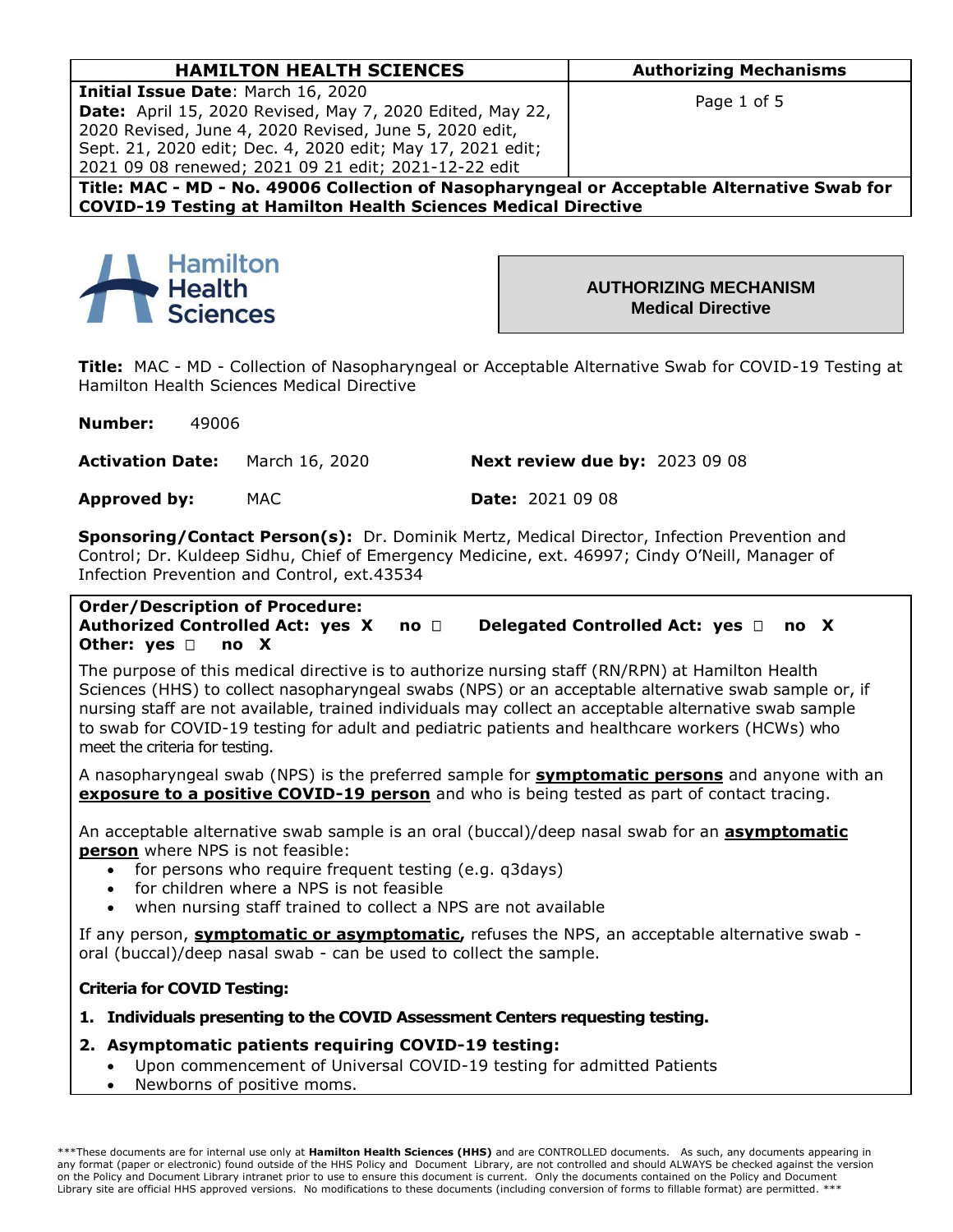| <b>HAMILTON HEALTH SCIENCES</b>                                                             | <b>Authorizing Mechanisms</b> |  |
|---------------------------------------------------------------------------------------------|-------------------------------|--|
| <b>Initial Issue Date: March 16, 2020</b>                                                   |                               |  |
| <b>Date:</b> April 15, 2020 Revised, May 7, 2020 Edited, May 22,                            | Page 2 of 5                   |  |
| 2020 Revised, June 4, 2020 Revised, June 5, 2020 edit,                                      |                               |  |
| Sept. 21, 2020 edit; Dec. 4, 2020 edit; May 17, 2021 edit;                                  |                               |  |
| 2021 09 08 renewed; 2021 09 21 edit; 2021-12-22 edit                                        |                               |  |
| Title: MAC - MD - No. 49006 Collection of Nacepharynooal or Acceptable Alternative Swab for |                               |  |

**Title: MAC - MD - No. 49006 Collection of Nasopharyngeal or Acceptable Alternative Swab for COVID-19 Testing at Hamilton Health Sciences Medical Directive**

- Upon the request of Infection Prevention and Control as part of point prevalence, contact tracing, outbreak management, and repeat COVID-19 testing to confirm active infection within the organization.
- Patients with exposure to COVID in the last 10 days that require an aerosol generating medical procedure (AGMP) to be tested prior to AGMP
- Patients who are COVID exposed in the last 10 days are tested around day 7
- Upon request by a receiving facility for transfers (e.g. long term care facilities (LTCFs)).
- New admits from long-term care facilities and retirement homes.
- New admits to St Peter's Hospital as directed by Infection Control.
- Patients being admitted from localized outbreak: (e.g. LTCFs/retirement homes, group homes, shelters, indigenous reserves, congregate work facilities, production lines)
- Patients admitted to psychiatry units from detention centers or penitentiaries
- Individual who requests to be tested for COVID-19
- During non-low epidemiology, the following asymptomatic patients will also require testing:
	- $\circ$  Prior to patient undergoing an AGMP (and again on day 7 if requiring an ongoing AGMP)
	- o Prior to all surgical or procedural care requiring an AGMP or at high risk of conversion
	- o Patients admitted from another health care facility (including HHS)
	- $\circ$  Oncology patients prior to treatment with radiation and/or cytotoxic intravenous and/or oral systemic therapy other than hormonal therapies

# **3. Healthcare workers (includes Physicians) requiring COVID-19 screening:**

 Healthcare workers who have been screened by Employee Health, Safety and Wellness Nurses (EHS) and require COVID-19 testing. HCWs who require follow up will be directed by Public Health.

Under this directive, a nurse may collect a nasopharyngeal swab (NPS) or acceptable alternative swab for COVID-19 testing or a trained individual may collect an acceptable alternative swab for COVID-19 testing as outlined in the Laboratory Specimen Collection Protocol.

## **Investigations**

- NPS swab for COVID-19 testing for out-patients, inpatients or HCWs who meet the testing criteria above.
- Acceptable alternative swab oral (buccal)/deep nasal swab for COVID-19 testing for outpatients, inpatients or HCWs who meet the testing criteria above.

## **Procedures**

- Obtain swab sample(s) as per instructions for [Collection of Nasopharyngeal for COVID-19](https://ltig.hrlmp.ca/Memos_Notes/CollectingNPS.pdf)
- Obtain alternative specimen swab sample as per instructions for [Collection of Buccal/deep nasal](https://www.publichealthontario.ca/en/laboratory-services/kit-test-ordering-instructions/oral-buccal-deep-nasal)  [swab](https://www.publichealthontario.ca/en/laboratory-services/kit-test-ordering-instructions/oral-buccal-deep-nasal); [Video-Collection of Buccal/deep](https://urldefense.com/v3/__https:/youtu.be/A9MhL5qkI7M__;!!JB7FzA!ZA8p190Td9gZjd6Sf23egVQCg3DVimIUAAeWXN0OG_w8Z-dhfJ0D4G2l2CCygQ$) nasal swab video

**Authorized by:** Dr. Dominik Mertz, Medical Director, Infection Prevention and Control **Sponsoring Physician:** Dr. Kuldeep Sidhu, Chief of Emergency Medicine **Approving Physician(s)/Health Professional(s) to Whom this Directive Applies:** All Physicians, Dentists, Midwives with admitting privileges, via Chiefs of Departments, Dr. F. Vona, Occupational Health Physician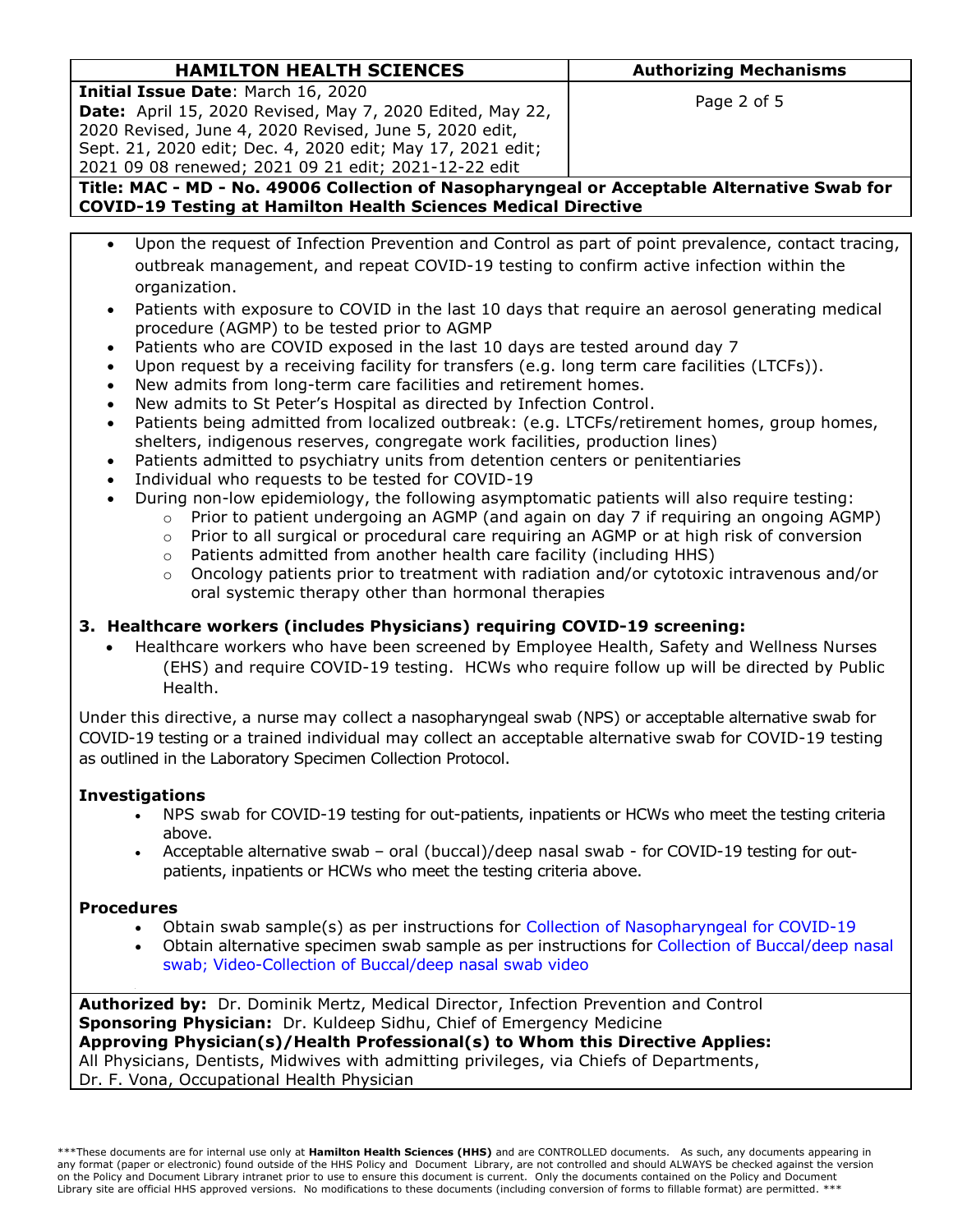| <b>HAMILTON HEALTH SCIENCES</b>                                                                                                                                                                                                                                                        | <b>Authorizing Mechanisms</b> |  |
|----------------------------------------------------------------------------------------------------------------------------------------------------------------------------------------------------------------------------------------------------------------------------------------|-------------------------------|--|
| Initial Issue Date: March 16, 2020<br><b>Date:</b> April 15, 2020 Revised, May 7, 2020 Edited, May 22,<br>2020 Revised, June 4, 2020 Revised, June 5, 2020 edit,<br>Sept. 21, 2020 edit; Dec. 4, 2020 edit; May 17, 2021 edit;<br>2021 09 08 renewed; 2021 09 21 edit; 2021-12-22 edit | Page 3 of 5                   |  |
| Title: MAC - MD - No. 49006 Collection of Nasopharyngeal or Acceptable Alternative Swab for                                                                                                                                                                                            |                               |  |

**COVID-19 Testing at Hamilton Health Sciences Medical Directive**

### **Authorized/Delegated to:**

Under the authority of this medical directive, the designated procedures may only be performed by Hamilton Health Sciences (HHS) nurses or trained individuals who have:

- 1. Successfully completed the education/certification requirements
- 2. Met the above requirements and have participated in and successfully completed the annual Quality Assurance review package.

#### **Indications:**

The nurse or trained individual will only implement the directives for patients/individuals under investigation for COVID-19 at HHS who:

- 1. Meet the specific indications in the directive
- 2. Provide patient or Substitute Decision Maker (SDM) consent to specimen collection

### **Contraindications:**

The directives will not be implemented if:

- The patient/individual or SDM does not consent (i.e. opposes or resists the collection of specimen(s)). In this case, the MRP will be consulted.
- The staff member was not referred by EHS

## **Process for Implementing the Procedure:**

### **On assessment:**

The nurse or trained individual will:

- Confirm that the patient/staff/individual meets criteria for COVID-19 testing
- Confirm that the staff member was referred by EHS
- Obtain a single NPS swab or an acceptable alternative swab for COVID-19 investigation.
- For a NPS, the swab must have an 80 mm breakpoint and the Viral Transport Tube has a clear liquid labelled McMaster Molecular Medium. A red cap UTM Viral Transport Tube with pink-orange liquid is also acceptable.
- For the alternative acceptable swab (combined oral (buccal)/deep nasal swab), the swab is a larger flocked swab with an 80 mm breakpoint. Use the same Viral Transport Tube as a NPS.
- Complete the electronic requisition for the appropriate swab in Meditech test order **COVID19** and send to the Virology Laboratory for testing.

Any questions or clarification related to the required tests should be directed to Infection Prevention and Control.

# **COVID-19 Testing:**

Risk groups that meet criteria listed above.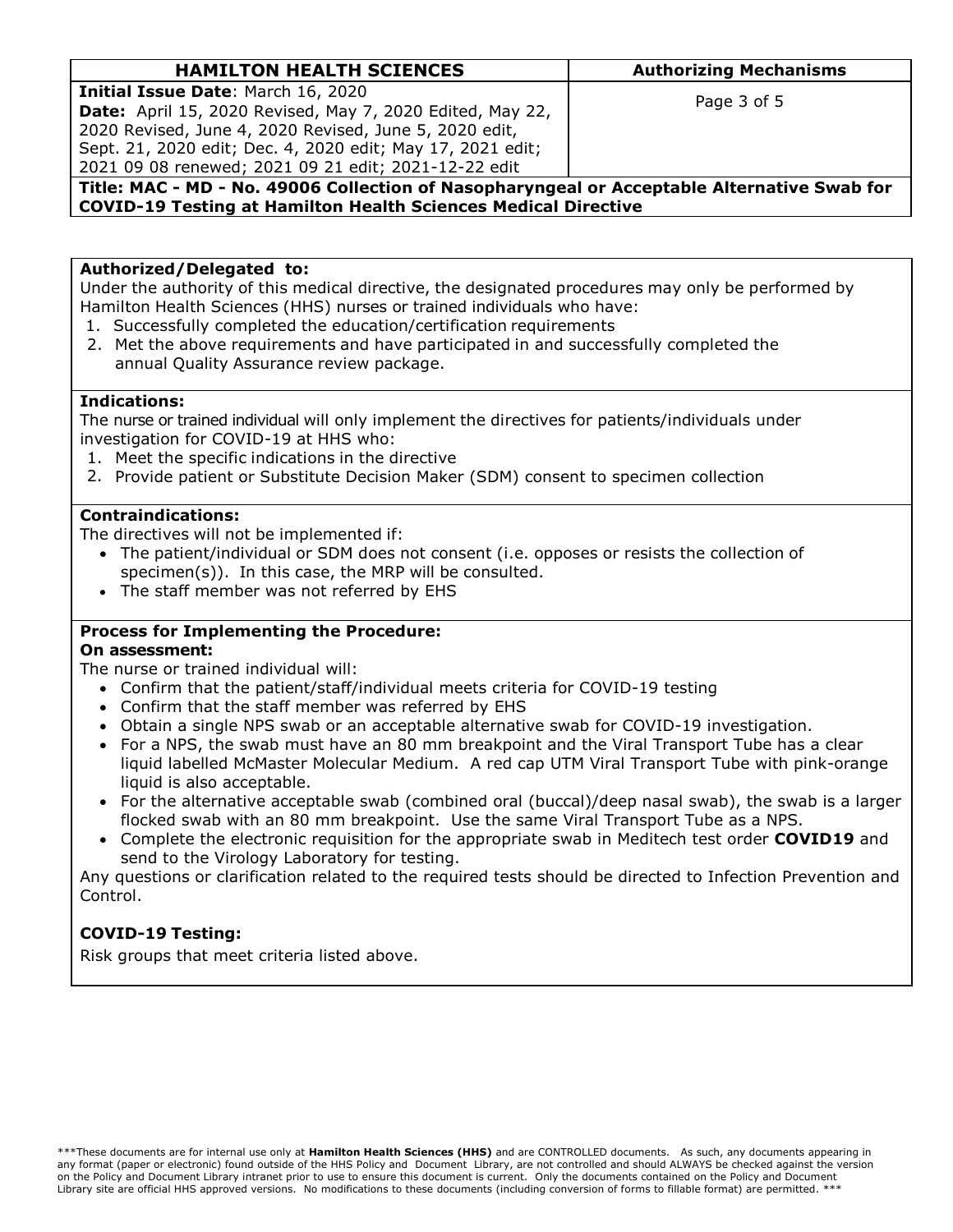| <b>HAMILTON HEALTH SCIENCES</b>                                                        | <b>Authorizing Mechanisms</b> |  |
|----------------------------------------------------------------------------------------|-------------------------------|--|
| <b>Initial Issue Date: March 16, 2020</b>                                              |                               |  |
| <b>Date:</b> April 15, 2020 Revised, May 7, 2020 Edited, May 22,                       | Page 4 of 5                   |  |
| 2020 Revised, June 4, 2020 Revised, June 5, 2020 edit,                                 |                               |  |
| Sept. 21, 2020 edit; Dec. 4, 2020 edit; May 17, 2021 edit;                             |                               |  |
| 2021 09 08 renewed; 2021 09 21 edit; 2021-12-22 edit                                   |                               |  |
| Title: MAC MD Ne 4000C Calleghian of Negoulommaged on Agogateble Alternative Cural for |                               |  |

**Title: MAC - MD - No. 49006 Collection of Nasopharyngeal or Acceptable Alternative Swab for COVID-19 Testing at Hamilton Health Sciences Medical Directive**

#### **Documentation/Communication Requirements for Medical Directives**

The nurse/ICP or trained individual implementing the medical directive will:

- 1. Document the patient care order for the specimens to be collected and sign "**as per Medical Directive #49006**" followed by printed name, signature and designation.
- 2. Ensure requisitions are completed as required, and specimens are identified clearly.
- 3. For patients: Document in the patient's medical record the specimens that have been collected "**as per Medical Directive #49006**", the reasons for the specimen collection, any relevant patient responses, and any precautions initiated.
- 4. For staff: Document in the staff's medical record that the specimens have been collected **"as per Medical Directive #49006",** the reasons for the specimen collection, any relevant patient responses, and any precautions initiated.
- 5. For other individuals document on the Public Health requisition **"as per Medical Directive #49006"**

### **Quality Monitoring Processes:**

The following processes will be used to maintain appropriate implementation of the directive and guide action if inappropriate, unanticipated and/or untoward outcomes result:

- Anyone who identifies any inappropriate, untoward or unanticipated outcomes resulting from implementation will immediately notify the Clinical Manager or delegate. The Clinical Manager, in collaboration with a sponsoring/authorizing physician may will immediately trigger an ad hoc review as per the Authorizing Mechanisms Protocol.
- This medical directive will be reviewed in 1 year and then every 2 years in accordance with the AMPDM - [Authorizing Mechanisms Protocol](http://policy.hhsc.ca/Site_Published/hhsc/document_render.aspx?documentRender.IdType=6&documentRender.GenericField=&documentRender.Id=77065)**.**
- This medical directive can be placed on hold if routine review processes are not completed, or if indicated for an ad hoc review. During the hold, staff cannot perform these procedures under authority of the directive and must obtain direct patient-specific orders for the procedure(s) until it is renewed. Program and Medical Directors or designates will notify staff of any hold on the directive.
- The nurses or trained individuals will be re-authorized to implement the directive upon and in accordance with renewal of the directive.
- Failure to successfully complete any designated re-authorization processes means the nurse/trained individual can no longer implement the directive.
- Ten chart audits will be completed annually to validate the quality and competency of the use of this directive.
- The nurses/trained individuals implementing the directive will review the contents initially and biennially with each renewal. Education and competency assessment will be validated by the Clinical Manager or delegate.

## **Developed and Agreed to by:**

Dr. Dominik Mertz, Medical Director, Infection Prevention and Control; Dr. Kuldeep Sidhu, Chief of Emergency Medicine; Dr. Smita Halder, Medical Advisory Committee Chair; Cindy O'Neill, MLT,ART,CIC, Manager of Infection Prevention and Control program, Deb Wilson, Manager of Health Safety and Wellness, Susan Fuciarelli, Director of Health Safety and Wellness, Dr. F. Vona, Occupational Health